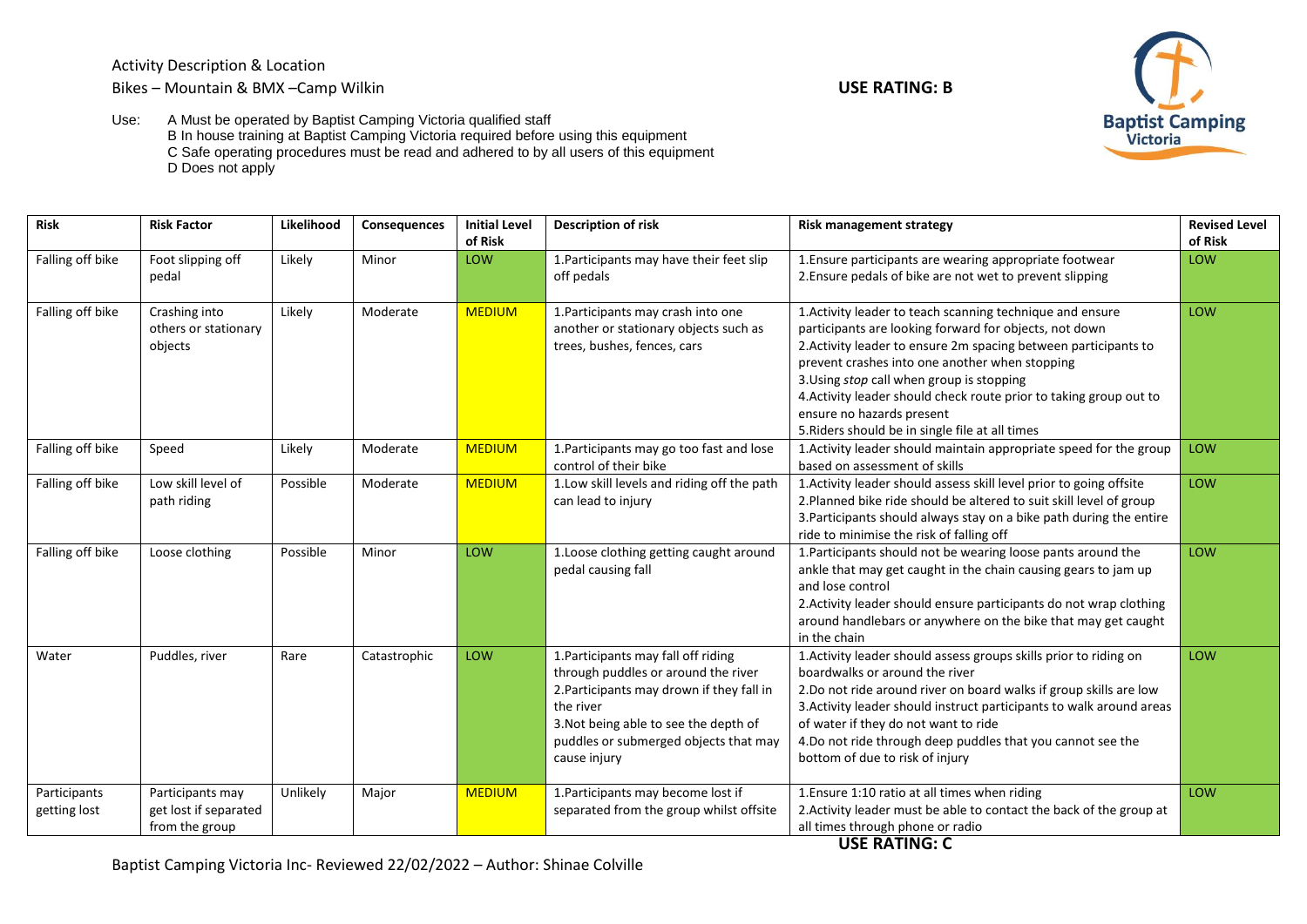## Activity Description & Location Bikes – Mountain & BMX –Camp Wilkin **USE RATING: B**

|                         |                                                                |          |          |               |                                                                                                                                                                                                                                                                                           | 3. When crossing major intersections care should be taken to<br>ensure group is not too spaced out<br>4.A count of all participants should be conducted prior to<br>conducting the bike ride, during the ride, and upon return to<br>camp                                                                                                                                                                                                                                                                                                                                                                                                            |     |
|-------------------------|----------------------------------------------------------------|----------|----------|---------------|-------------------------------------------------------------------------------------------------------------------------------------------------------------------------------------------------------------------------------------------------------------------------------------------|------------------------------------------------------------------------------------------------------------------------------------------------------------------------------------------------------------------------------------------------------------------------------------------------------------------------------------------------------------------------------------------------------------------------------------------------------------------------------------------------------------------------------------------------------------------------------------------------------------------------------------------------------|-----|
| Animals                 | Stings by ants,<br>snakes, spiders,<br>bees                    | Possible | Minor    | LOW           | 1. Participants may be bitten by animals                                                                                                                                                                                                                                                  | 1. Reduction by instruction<br>2. Staff must have first aid kit with them at activity<br>3. Reduce risk by filling in ant holes<br>4. Reduce leaf litter and ground coverage that may attract snakes                                                                                                                                                                                                                                                                                                                                                                                                                                                 | LOW |
| Exposure to<br>elements | Exposure to heat,<br>rain, cold, storms                        | Possible | Moderate | <b>MEDIUM</b> | 1. Participants may suffer heatstroke or<br>sunstroke in extreme heat, especially<br>children or elderly<br>2. Risk of electrocution in storms<br>3. Risk of hypothermia in cold conditions<br>4. Risk of slipping in wet conditions                                                      | 1. Wear sun protection in hot weather<br>2.Do not run activity in temperatures above 32°C<br>3.Do not conduct activity in storms to minimise risk of<br>electrocution<br>4. Participants should wear clothing appropriate to conditions<br>5.Do not conduct activity if deemed unsafe due to weather<br>conditions                                                                                                                                                                                                                                                                                                                                   | LOW |
| Helmet                  | Cracked helmet or<br>poorly fitting<br>helmet                  | Rare     | Critical | LOW           | 1. Participants may damage their heads<br>if they fall off and the helmet is already<br>cracked<br>2. Incorrectly fitting helmets can mean<br>participants struggle to see<br>3. Incorrectly fitting helmets will not<br>protect head in a crash                                          | 1. Activity leader must inspect all helmets before handing them<br>out to participants<br>2.All helmets should be replaced as per recommendations<br>3.All helmets must be of Australian industry standards<br>4. Activity leader should instruct participants on how to fit<br>helmets correctly during brief, then check all participants helmets<br>prior to commencing bike ride                                                                                                                                                                                                                                                                 | LOW |
| <b>Bike braking</b>     | Mechanical<br>elements of bike<br>braking or<br>malfunctioning | Possible | Moderate | <b>MEDIUM</b> | 1. Brakes may malfunction on bike<br>causing accident<br>2. Gears may not work on mountain<br>bike causing accident<br>3. Chain may fall off causing accident                                                                                                                             | 1. Regular maintenance should be conducted on bikes to prevent<br>damage during rides<br>2.All damaged bikes or bikes showing any wear should be taken<br>out of use until fixed<br>3. Bikes should be replaced every 4 years<br>4. Bikes should be oiled regularly to prevent rust build up                                                                                                                                                                                                                                                                                                                                                         | LOW |
| Terrain                 | Loose gravel, roads,<br>paths, bridges,<br>downhill            | Possible | Moderate | <b>MEDIUM</b> | 1. Participants may lose control on loose<br>gravel paths<br>2. Participants may fall off due to terrain<br>change<br>3. Bald tyres on bikes may cause rider to<br>slip on terrain<br>4. Bridges may be slippery when wet<br>causing accidents<br>5. Downhill terrain may cause accidents | 1. Activity leader should maintain appropriate speed at front of<br>group for rider with lowest skill level whilst on loose gravel paths<br>2. Participants should ride to their skill level and be given option<br>to get off and walk in terrain changes<br>3. Bikes to be regularly maintained and parts replaced as needed<br>(such as bald tyres)<br>4.Do not ride on boardwalks or bridges in wet conditions if group<br>skills level is low<br>5.Do not ride on steep downhills if group levels are low<br>6.All downhill rides should be undertaken as a opt-in option and<br>activity leader must safely instruct group on correct downhill | LOW |